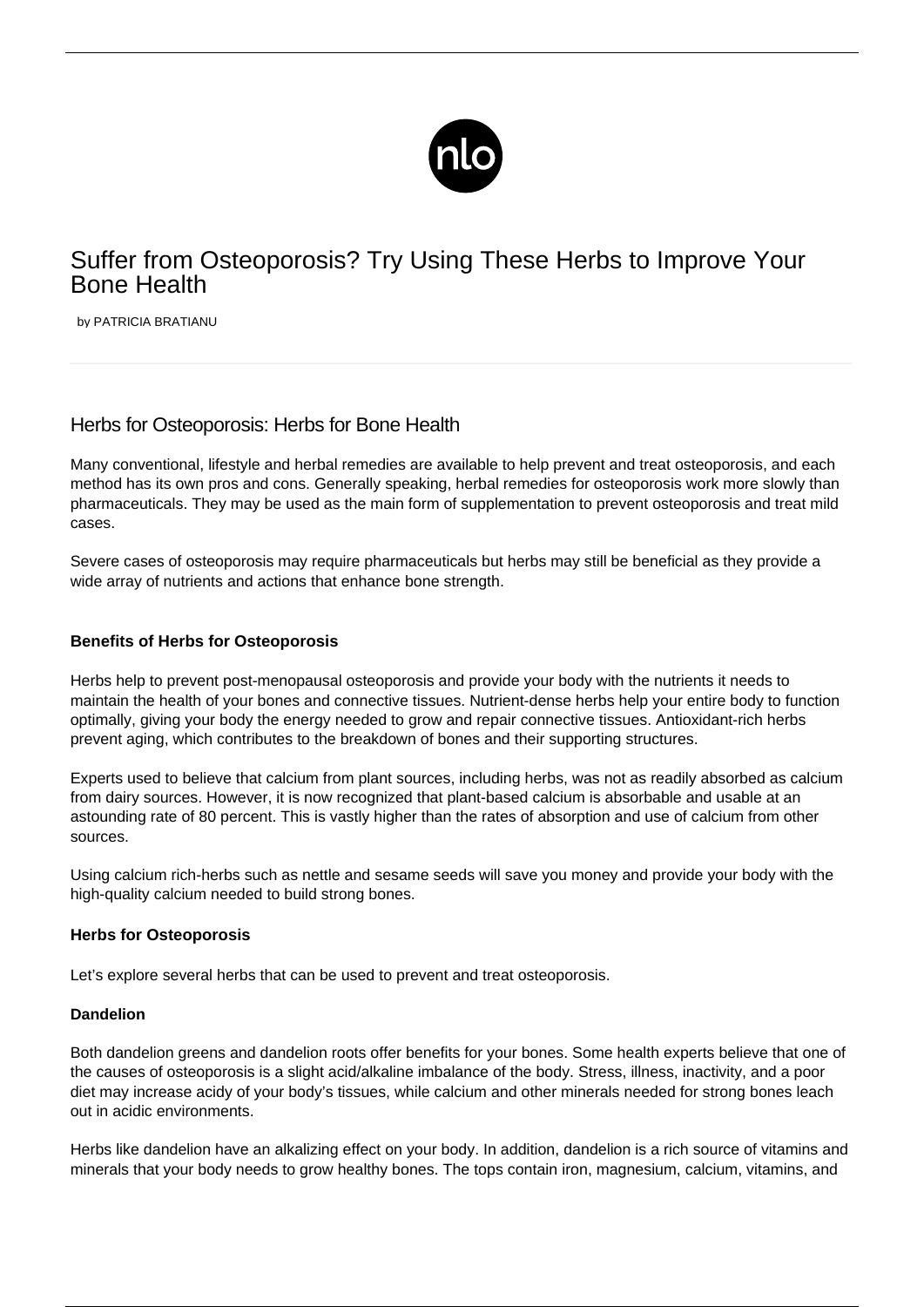minerals; they are particularly high in vitamins A and C.

You can purchase fresh greens at large markets or you can grow your own. If you harvest greens, choose only young, small leaves to limit bitterness. Dried tops and roots may be made into a tea.

Dandelion Leaf Infusion – Pour one cup of boiling water over one teaspoon of dried dandelion leaves or one tablespoon of fresh dandelion leaves in a heatproof container. Cover the container and let the tea infuse for twenty minutes. After 20 minutes, strain out the herb and drink the tea. Dandelion tea may cause an increase in urination, so don't drink it in the evening.

## **Licorice Root**

Research indicates that people who experience prolonged stress develop adrenal exhaustion. Adrenal exhaustion may interfere with the production of healthy bone cells.

One of the most effective herbs used to nourish the adrenal glands is sweet, tasty licorice root, which reduces inflammation. Despite thousands of years of being used as a long-term agent, most experts now recommend that licorice root be used for only short periods of time, as it can cause an elevation in blood pressure and fluid retention. However, a form known as deglycyrrhizinated licorice root is available that does not cause the blood pressure to rise.

Licorice root is an excellent herb to combine with less tasty ingredients in tea. But licorice root should not be used by individuals who are taking cardiac medications, anti-hypertensive drugs or diuretics.

#### **Nettles**

Nettles are among the most valuable herbs on the planet. They can be carefully gathered and eaten after they are pickled or thoroughly cooked. If you gather your own, be careful – nettles have tiny hairs that contain formic acid which stings. Once the nettles are dried or cooked, the formic acid is deactivated.

Nettles are one of the most useful herbs available to prevent and treat osteoporosis. They contain highly usable forms of calcium, magnesium, chromium, vitamins and other minerals that make bones strong.

Nettles also decrease joint pain and improve the health of your entire body. Nettles are available as bulk dried herbs, tinctures, capsules, teas and pills.

#### **Milky Oat Straw**

Milky oat straw is also known as milky oat stalks or tops. This very mild tasting herb is best used while fresh. Dried milky oat tops that are a yellow-green color are effective too. Top commercial companies make herbal preparations by using the fresh plant. Check labels to be sure.

Oat straw improves your body's absorption of calcium and other nutrients needed for healthy bones. It is a terrific herb to use in combination with other nutrient-rich herbs, such as nettles.

Milky oat straw contains a very high concentration of magnesium, which is needed for bone health and general wellness. It also contains silica and calcium, in addition to a wide array of nutrients used to form strong bones and other connective tissues.

#### **Raspberry Leaves**

Raspberries and raspberry leaves are nutrient dense. The mild-tasting leaves may be used fresh or dried to make an herbal tonic tea. Iron-rich raspberry leaves also contain very high levels of the trace mineral manganese. Manganese is needed to create strong bones and cartilage.